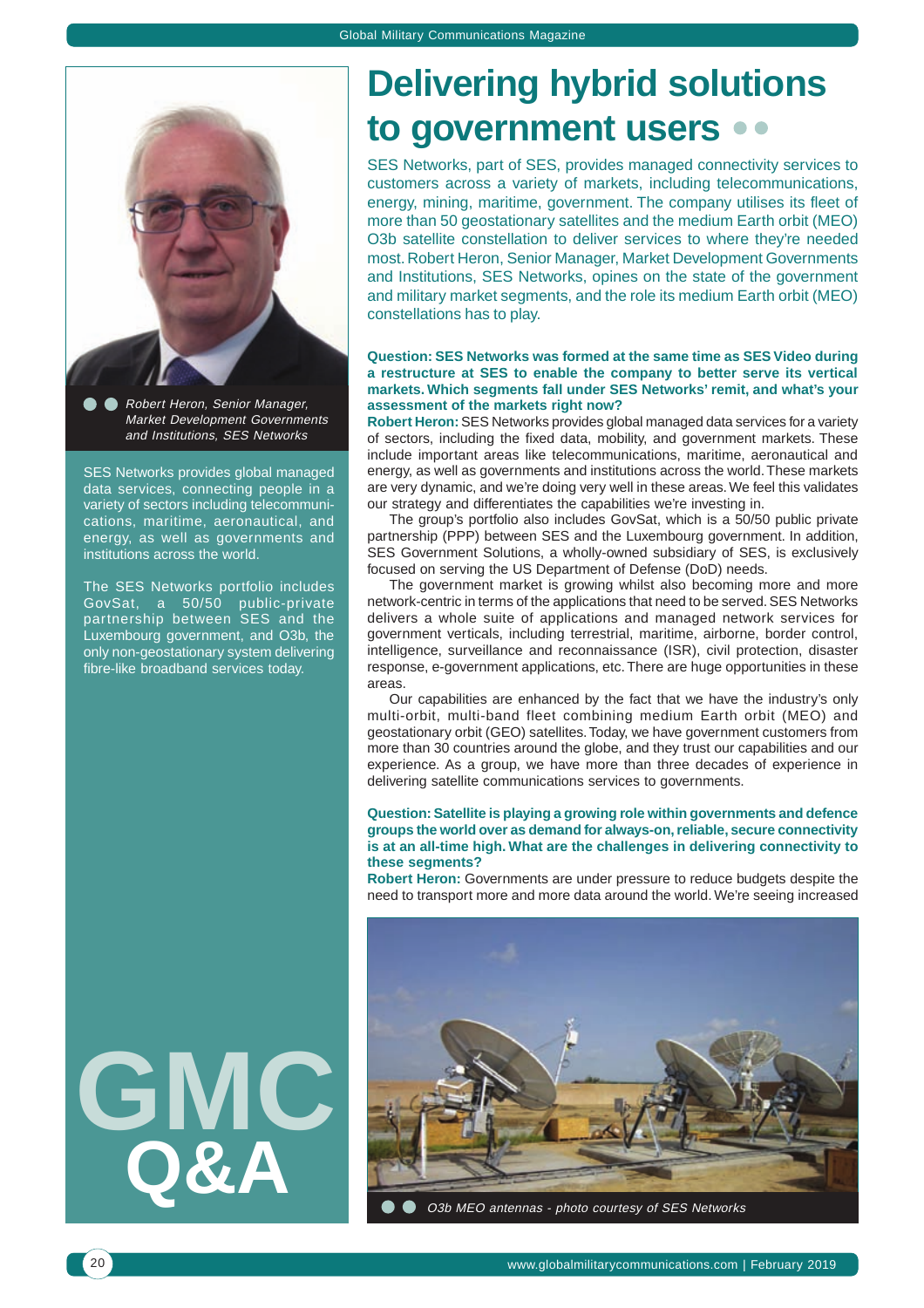demand for throughput, and this is being driven by the growing number and diversity of network platforms. It's been projected that, by 2025, global governments will require at least 78Gbps of data. There's also increased demand for end-to-end services, and only those private sector players who have the necessary capabilities to provide these services will be able to meet this demand.

SES factors all these future needs of governments and institutions into the design of its future capabilities. We believe we have the flexibility, knowledge and experience to meet the needs of our government customers. We expect global governments to continue to demand a higher degree of resilience, diversity, robustness and ever-increasing capacity from the systems and services which they obtain.

#### **Question: What role can high throughput satellite (HTS) MEO networks play in meeting government bandwidth requirements today? What advantages do they offer over GEO networks?**

**Robert Heron:** Our GEO satellites and MEO constellation complement each other and can basically power any application imaginable. They operate together across the orbits, and as we move forward, we're going to see more and more value created by optimizing the routing of traffic between GEO and MEO. Hybrid GEO and MEO solutions are going to be really important to us in the future, especially for military clients who need to constantly maintain the lowest cost carrier with very high data rates and reliability.

MEO satellites are ideal for latency-sensitive applications and can provide services with performance that is on par with fibre. It's better than fibre in some instances because the jitter on our MEO networks is better than many fibre networks. Depending on the geometry of the network, our MEO constellation can provide less than the average 150ms. A single O3b MEO satellite beam can provide high enough bandwidth to establish reliable connectivity between multiple locations, on land, in the air, or at sea. This includes things like tactical operations centres for the military, no matter where they are, and enables uninterrupted, real-time, delivery of high definition video for terrestrial and airborne ISR platforms, access to secure networks, gigabyte-size file transfers, and so on. What that means is that connectivity to remote locations can be just as good as it is to headquarters. We're offering high-bandwidth, highly reliable communications to any location, at any time.

These MEO satellites are also naturally jam-resistant because they utilize small beams and are constantly moving across the sky, making any kind of intrusion difficult. For our forthcoming next generation MEO satellite communications system, called O3b mPOWER, the situation improves even more, and jamming those networks will become far harder still. MEO also enables the use of high-tech cloud-based



applications, which is particularly important for remote locations.

Governments and institutions are increasingly turning towards the capabilities provided by our MEO system. In the US alone, SES Government Solutions (SES GS) is servicing 50 DoD customers who avail themselves of the full range of our capabilities, both on GEO and MEO. Earlier this year, SES GS was awarded a Blanket Purchase Agreement which enables the US DoD to access O3b MEO services worldwide and includes managed services on high throughput satellites, broadband services, gateway services, monitoring and control services, access to satellite terminals, field service representatives, and training and terrestrial backhaul. MEO has already made the cost of high throughput satellite capabilities attractive for government customers, and our forthcoming networks will do that even more so. We already deliver multi-Gbps HTS MEO capacity to dozens of sites worldwide.

#### **Question: There are a lot of low Earth orbit (LEO) constellations on the cards right now. What's your assessment of these plans, and how will they compare with SES Networks' MEO constellation?**

**Robert Heron:** Firstly, it's important to highlight that our O3b MEO fleet is a fully-operational system which is successfully delivering fibre-like services to millions around the world. Our MEO constellation is already a proven concept with a proven economic model. The next generation of O3b MEO satellites,

## **Advantech Satellite Networks**

# New name, New adventure.

Advantech Wireless Inc., doing business as Advantech Satellite Networks ™ is now

### SpaceBridge Inc. doing business as SpaceBridge ™

We thank all our partners, clients and suppliers for helping us significantly grow our business and we remain committed to the same degree of excellence, spirit of innovation and customer delight. Above all, we commit to reward our customers with unsurpassed technologies and solutions developed by our talented and loyal team that has earned your trust over the past 30 years

A new journey has begun



w doing business as SpaceBridge ™<br>·1.514.420.0045 • Fax: +1.514.420.0073 ridge.com + info@spacebridge.com